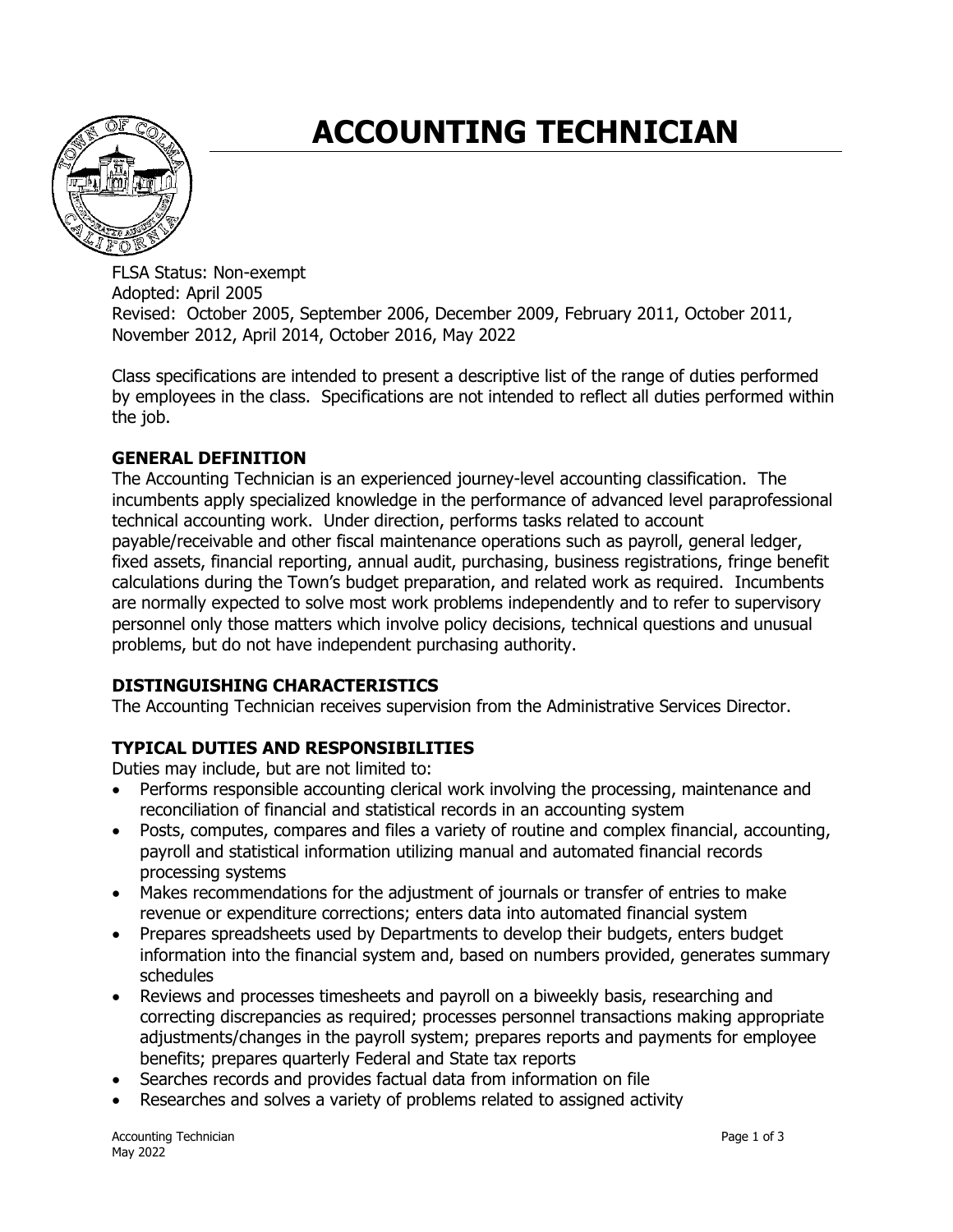- Provides information and assistance to Town staff and to the public regarding applicable departmental policies, rules and procedures
- Interprets financial policy, providing recommendation, and works with operational staff in solving financial problems of varied complexity
- Processes accounts payable, accounts receivable and revenue
- Reviews invoices for accuracy and appropriate authorization
- Verifies account balances
- Receives payment and prepares business license certificates
- Posts receipts, encumbrances and expenditures to various accounts
- Reconciles accounts and prepares general ledger entries
- Performs general office support and reception duties
- Exhibits and encourages behavior that is consistent with the Town's risk management program and decreases risk of accident or injury to self, employees, residents, visitors and their property
- Performs other duties as assigned

# **QUALIFICATIONS**

#### **Knowledge of:**

- Modern Office Technology
- Principles and practices of customer service
- Principles and practices of financial administration, fund accounting and basic budgeting, including generally accepted accounting principles
- Administration of payroll and tax-related issues
- Application of data processing in accounting including data input and reporting
- Methods and techniques of administrative analysis
- Pertinent Federal, State, Town and department guidelines and procedures
- Standard office practices and procedures, including filing and the operation of standard office equipment, including a computer
- Computer applications involving word processing, spreadsheets, data entry, database access and/or standard report generation
- Business letter writing and the standard format for typed materials
- Methods and techniques for basic report preparation and writing
- Recordkeeping principles and practices

#### **Ability to:**

- Represent Town in a positive manner
- Establish, maintain and foster cooperative working relations with others from diverse backgrounds, including elected officials, co-workers and the public effectively and with courtesy, in person, via e-mail and over the phone
- Follow written and oral instructions and procedures
- Communicate effectively, both orally and in writing, by using proper English grammar, spelling and punctuation
- Analyze, interpret, and explain financial policies and procedures
- Prepare accurate and timely financial statements and reports
- Conceive, propose, implement and maintain sound fiscal procedures and records
- Compile, correlate and analyze a large volume of written and numerical data
- Conceive and effectively propose solutions to problems